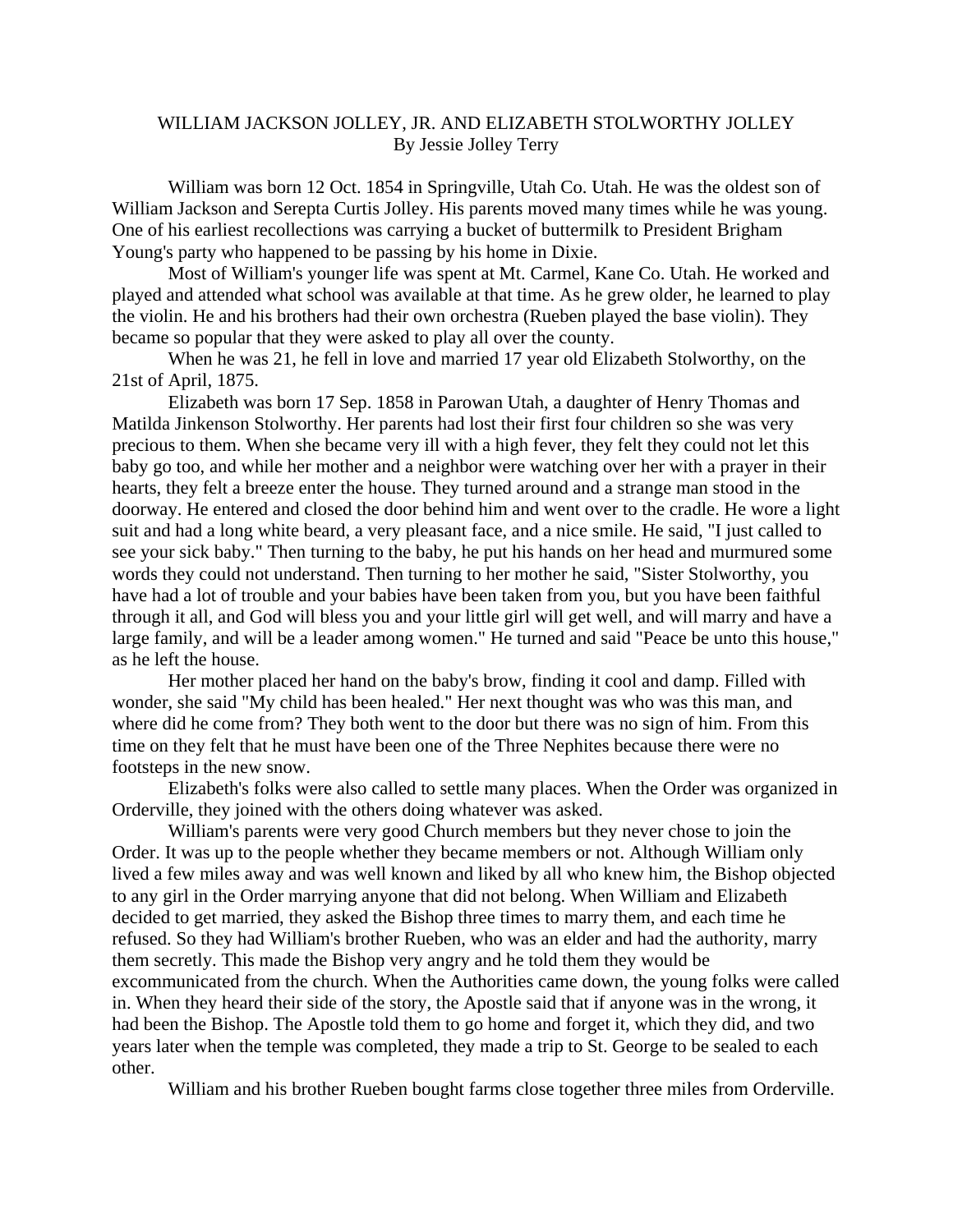The soil was good and there was lots of green grass. They called their farms Fiddler-Green because the men still played for all the dances. They made their home there until 1894 when they thought the grass would be greener in the little town of Topic, in Garfield Co. William went over to Tropic in May and bought a three room house on ½ city block, and two farms situated a few miles from town, and then went back after his family and all his worldly goods which consisted of horses, cows and a herd of sheep.

 Tropic had only been settled two years so there were only a few families living there at that time, but that did not worry the Jolleys. They brought their nine children with them and they were blessed with four more while they were in Tropic. Their children came so regularly that they had no recollection of their daughter's birth. When asked if maybe they got the child by some other means, Elizabeth said, "Oh, no, I would have remembered that."

 Events happened fast the next few years. The two oldest girls married, and their oldest son William was called on a mission. Their baby Bertha born soon after they moved, lived only 15 months. William made another trip to Mt. Carmel where his father had a nursery and got an assortment of fruit trees. He set out the first orchard in town. The men also helped build the reservoir up on the mountain. They built a stone building on their lot and became the town merchant. They had a large family and had a job for everyone.

 Their next project was a new home. It had 10 large rooms and three porches, and such beautiful workmanship went into it. It was the largest and nicest home that had ever been built in Tropic, and for a few years they used every inch of it. But trouble came in 1903. When 12 year old, Rose was taken with pneumonia, and two months later, little Sylvia May died with the croup.

 When the ward was organized, William was chosen first counselor to the bishop. He held that position most of his life as he was called to serve with three different bishops. In the next few years, Elizabeth was chosen to be president of the Relief Society; she also had three turns. She was president most of the years she was raising her family. She was a wonderful cook and housekeeper.

 As the town kept growing, a bigger store was needed. Several other people went in with William to form a co-op but the venture did not pay off, and they lost the store.

 As each of the children grew to maturity, they married and left to make homes of their own. It was not long before they had extra room, and they were able to make a home for Elizabeth's parents.

 In the spring of 1908-09, they took their milk cows up on east fork where there was a cabin to live in a lots of green feed for the cows. They made butter and cheese for the market. It was hard work so they gave this up and William continued working his farm.

 The time came when Vaughnetta was the only one left at home, and she was not well. The doctors tried to operate but found her full of cancer. She did not suffer long. She was only 15 years old when she died on the 28th of Feb. 1918. This left them very lonely so they sold the big home and moved to Monroe, Utah where their daughter Hazel was living. They bought a three room home where they were comfortable, but it was not home, so after thirteen years, they decided to go back to Tropic to spend the rest of their days in their son Jesse's home.

 They were proud of their nine children that lived to be married in the Temple. There were 85 grandchildren and more than 100 great-grandchildren.

 William's health was not good but he seemed happy and content. He had lived a good life. He had always been honest and honorable. He had the respect of all who knew him. He died the 18th Nov. 1935 and was buried in the Tropic cemetery.